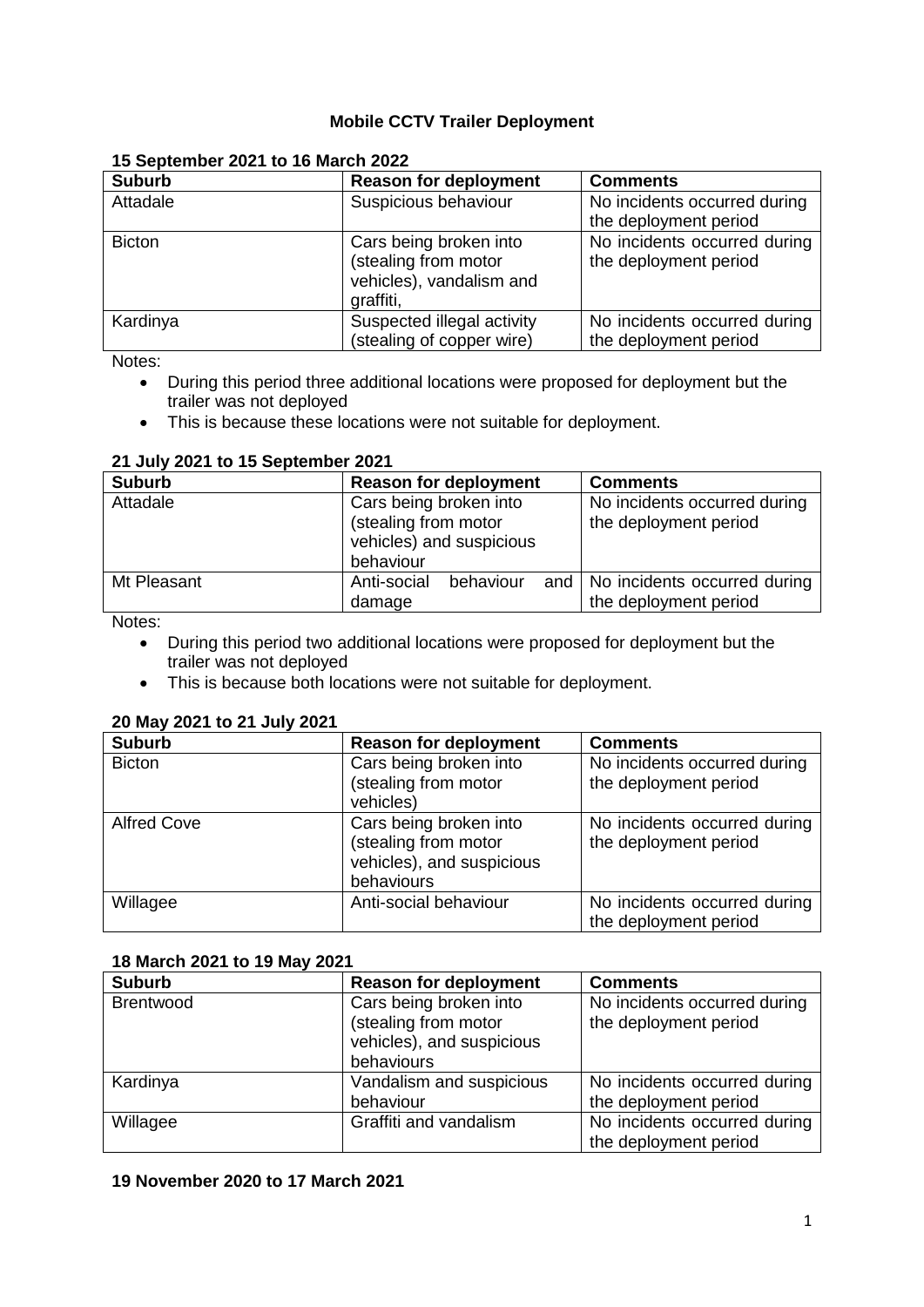| <b>Suburb</b> | <b>Reason for deployment</b>                                                                       | <b>Comments</b>                                       |
|---------------|----------------------------------------------------------------------------------------------------|-------------------------------------------------------|
| Ardross       | Cars being broken into<br>(stealing from motor<br>vehicles), graffiti and<br>suspicious behaviours | No incidents occurred during<br>the deployment period |
| <b>Bicton</b> | Cars being broken into<br>(stealing from motor<br>vehicles)                                        | No incidents occurred during<br>the deployment period |
| Booragoon     | Suspected illegal activity                                                                         | No incidents occurred during<br>the deployment period |
| Mt Pleasant   | Cars being broken into<br>(stealing from motor<br>vehicles)                                        | No incidents occurred during<br>the deployment period |
| Applecross    | Cars being broken into<br>(stealing from motor<br>vehicles)                                        | No incidents occurred during<br>the deployment period |

## **17 September 2020 to 18 November 2020**

| <b>Suburb</b> | <b>Reason for deployment</b>                                | <b>Comments</b>                                       |
|---------------|-------------------------------------------------------------|-------------------------------------------------------|
| Ardross       | Cars being broken into<br>(stealing from motor<br>vehicles) | No incidents occurred during<br>the deployment period |
| Attadale      | Cars being broken into<br>(stealing from motor<br>vehicles) | No incidents occurred during<br>the deployment period |
| Booragoon     | Suspected illegal activity                                  | No incidents occurred during<br>the deployment period |
| Ardross       | Cars being broken into<br>(stealing from motor<br>vehicles) | No incidents occurred during<br>the deployment period |

# **16 July 2020 to 16 September 2020**

| <b>Suburb</b> | <b>Reason for deployment</b>                                   | <b>Comments</b>                                       |
|---------------|----------------------------------------------------------------|-------------------------------------------------------|
| Attadale      | Groups of people<br>congregating and possible<br>street racing | No incidents occurred during<br>the deployment period |
| Ardross       | Drug use and anti-social<br>behaviour                          | No incidents occurred during<br>the deployment period |
| Mt Pleasant   | Post incident monitoring and<br>information gathering          | No incidents occurred during<br>the deployment period |

Notes:

- During this period one additional location was proposed for deployment but the trailer was not deployed
- This is because the location was not suitable for deployment.

## **20 May 2020 to 15 July 2020**

| <b>Suburb</b> | <b>Reason for deployment</b> | <b>Comments</b>             |
|---------------|------------------------------|-----------------------------|
| Willagee      | Drug use and anti-social     | Footage provided to Palmyra |
|               | behaviour                    | Police                      |

# **19 March to 19 May 2020**

| <b>Suburb</b>     | <b>Reason for deployment</b> | <b>Comments</b>       |
|-------------------|------------------------------|-----------------------|
| <b>Bull Creek</b> | Stealing of copper wire      | No incidents occurred |
|                   |                              | during the deployment |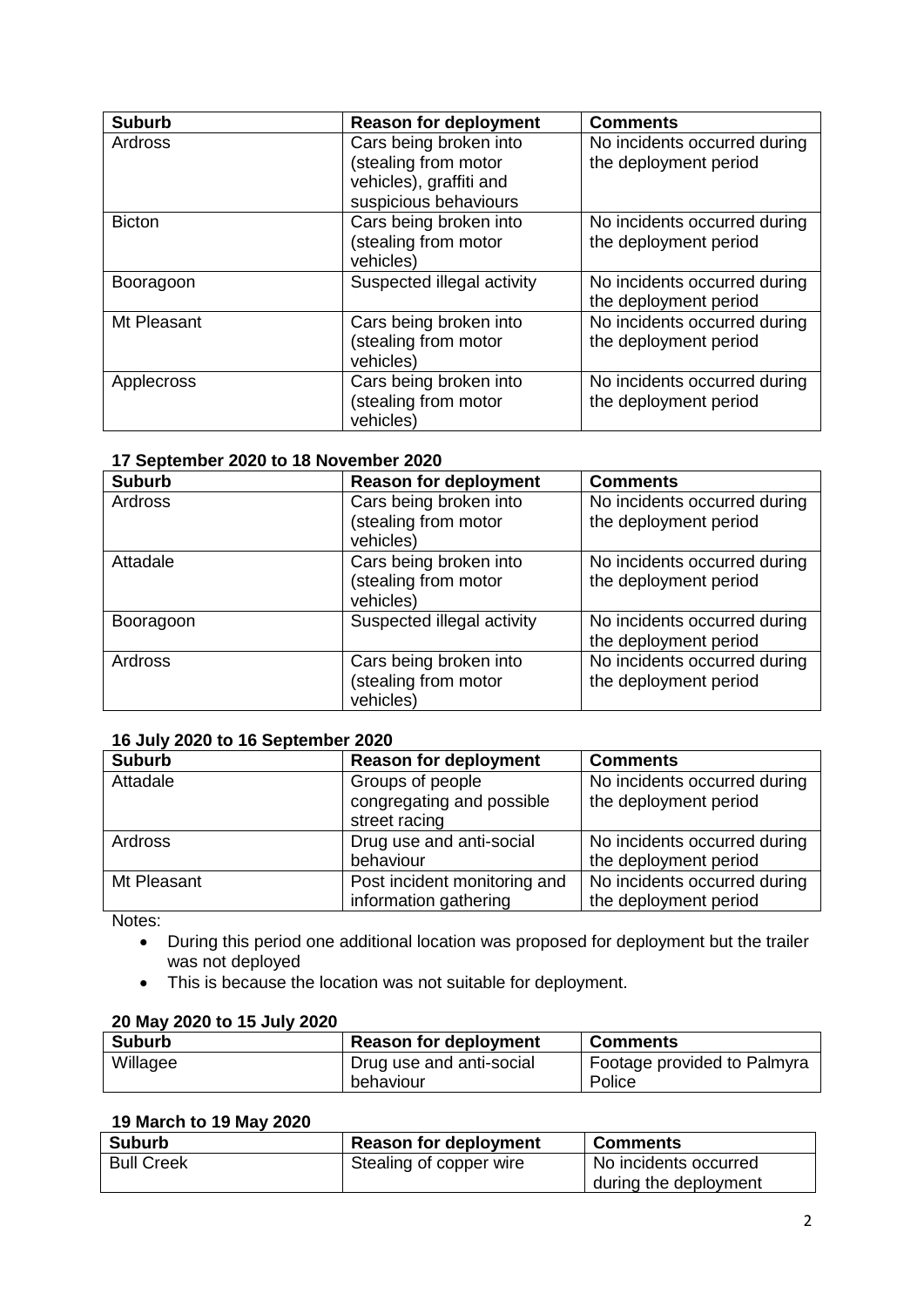|          |                                                  | period                                                   |
|----------|--------------------------------------------------|----------------------------------------------------------|
| Leeming  | Drug use, anti-social<br>behaviour and vandalism | No incidents occurred<br>during the deployment<br>period |
| Willagee | Drug use and anti-social<br>behaviour            | Footage provided to<br>Palmyra Police                    |

| <b>Suburb</b>      | <b>Reason for deployment</b>                                | <b>Comments</b>                                       |
|--------------------|-------------------------------------------------------------|-------------------------------------------------------|
| <b>Bicton</b>      | Cars being broken into<br>(stealing from motor<br>vehicles) | Footage captured and<br>provided to police            |
| <b>Bicton</b>      | Cars being broken into<br>(stealing from motor<br>vehicles) | No incidents occurred during<br>the deployment period |
| Attadale           | Cars being broken into<br>(stealing from motor<br>vehicles) | No incidents occurred during<br>the deployment period |
| <b>Alfred Cove</b> | Cars being broken into<br>(stealing from motor<br>vehicles) | No incidents occurred during<br>the deployment period |
| Applecross         | Cars being broken into<br>(stealing from motor<br>vehicles) | No incidents occurred during<br>the deployment period |
| Mt Pleasant        | Cars being broken into<br>(stealing from motor<br>vehicles) | No incidents occurred during<br>the deployment period |
| Kardinya           | Stealing of copper wire                                     | No incidents occurred during<br>the deployment period |
| <b>Bicton</b>      | Cars being broken into<br>(stealing from motor<br>vehicles) | No incidents occurred during<br>the deployment period |
| Leeming            | Stealing of copper wire                                     | No incidents occurred during<br>the deployment period |

Notes:

- During this period two additional locations were proposed for deployment but the trailer was not deployed
- This is because there was either insufficient data to support the location being identified as a hot spot or the location was not suitable for deployment.

| <b>Suburb</b>    | <b>Reason for deployment</b> | <b>Comments</b>              |
|------------------|------------------------------|------------------------------|
| Attadale         | Cars being broken into       | No incidents occurred during |
|                  | (stealing from motor         | the deployment period        |
|                  | vehicles)                    |                              |
| <b>Brentwood</b> | Houses being broken into     | No incidents occurred during |
|                  | (burglary)                   | the deployment period        |
| Kardinya         | Stealing of copper wire      | No incidents occurred during |
|                  |                              | the deployment period        |
| <b>Melville</b>  | Stealing of copper wire      | No incidents occurred during |
|                  |                              | the deployment period        |
| Mt Pleasant      | Cars being broken into       | No incidents occurred during |
|                  | (stealing from motor         | the deployment period        |

#### **18 July 2019 to 20 November 2019**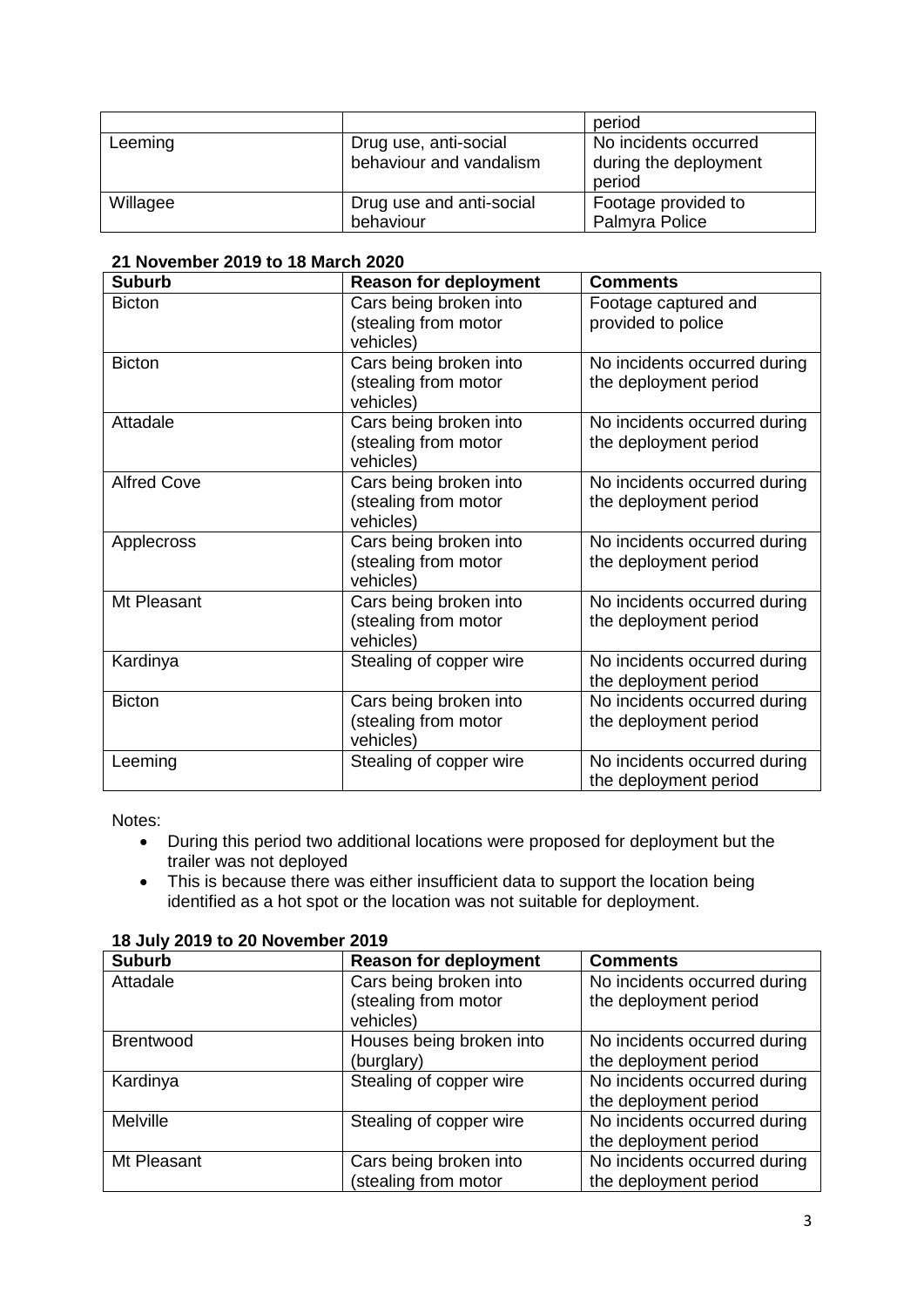|               | vehicles)                   |                              |
|---------------|-----------------------------|------------------------------|
| <b>Bicton</b> | Capturing any vehicles of   | No incidents occurred during |
|               | interest to police          | the deployment period        |
| Willagee      | General surveillance of the | Police advised of incident   |
|               | area                        | that occurred during the     |
|               |                             | deployment period. Footage   |
|               |                             | provided to Police.          |

Notes:

- During this period three additional locations were proposed for deployment but the trailer was not deployed
- This is because there was either insufficient data to support the location being identified as a hot spot or the location was not suitable for deployment.

| IJ IVIAY ZU IJ LU I I JUIY ZU IJ |                                                                                         |                                                                                                                                |
|----------------------------------|-----------------------------------------------------------------------------------------|--------------------------------------------------------------------------------------------------------------------------------|
| <b>Suburb</b>                    | <b>Reason for deployment</b>                                                            | <b>Comments</b>                                                                                                                |
| Booragoon                        | Suspected drug offences                                                                 | No incidents occurred during<br>the deployment period                                                                          |
| <b>Brentwood</b>                 | Cars being broken into<br>(stealing from motor<br>vehicles)<br>Houses being broken into | Palmyra Police advised of<br>incident that occurred during<br>the deployment period.<br>Footage provided to Palmyra<br>Police. |
| <b>Ardross</b>                   | (burglary)<br>Vandalism                                                                 | No incidents occurred during<br>the deployment period.                                                                         |

# **15 May 2019 to 17 July 2019**

Notes:

- During this period one additional location was proposed for deployment but the trailer was not deployed
- This is because there was insufficient data to support the location being identified as a hot spot.

| <b>Suburb</b> | <b>Reason for deployment</b>                                                           | <b>Comments</b>                                                                                                                                           |
|---------------|----------------------------------------------------------------------------------------|-----------------------------------------------------------------------------------------------------------------------------------------------------------|
| Booragoon     | Cars being broken into<br>(stealing from motor<br>vehicles)                            | No incidents occurred during<br>the deployment period                                                                                                     |
| <b>Bicton</b> | Cars being broken into<br>(stealing from motor<br>vehicles)<br>Suspected drug offences | No incidents occurred during<br>the deployment period                                                                                                     |
| Attadale      | Cars being broken into<br>(stealing from motor<br>vehicles)<br>Hooning                 | No incidents occurred during<br>the deployment period                                                                                                     |
| Mt Pleasant   | Cars being broken into<br>(stealing from motor<br>vehicles)                            | Palmyra Police advised that<br>one incident occurred during<br>the deployment period.<br>Footage was reviewed but<br>nothing of interest was<br>obtained. |

## **27 March 2019 to 14 May 2019**